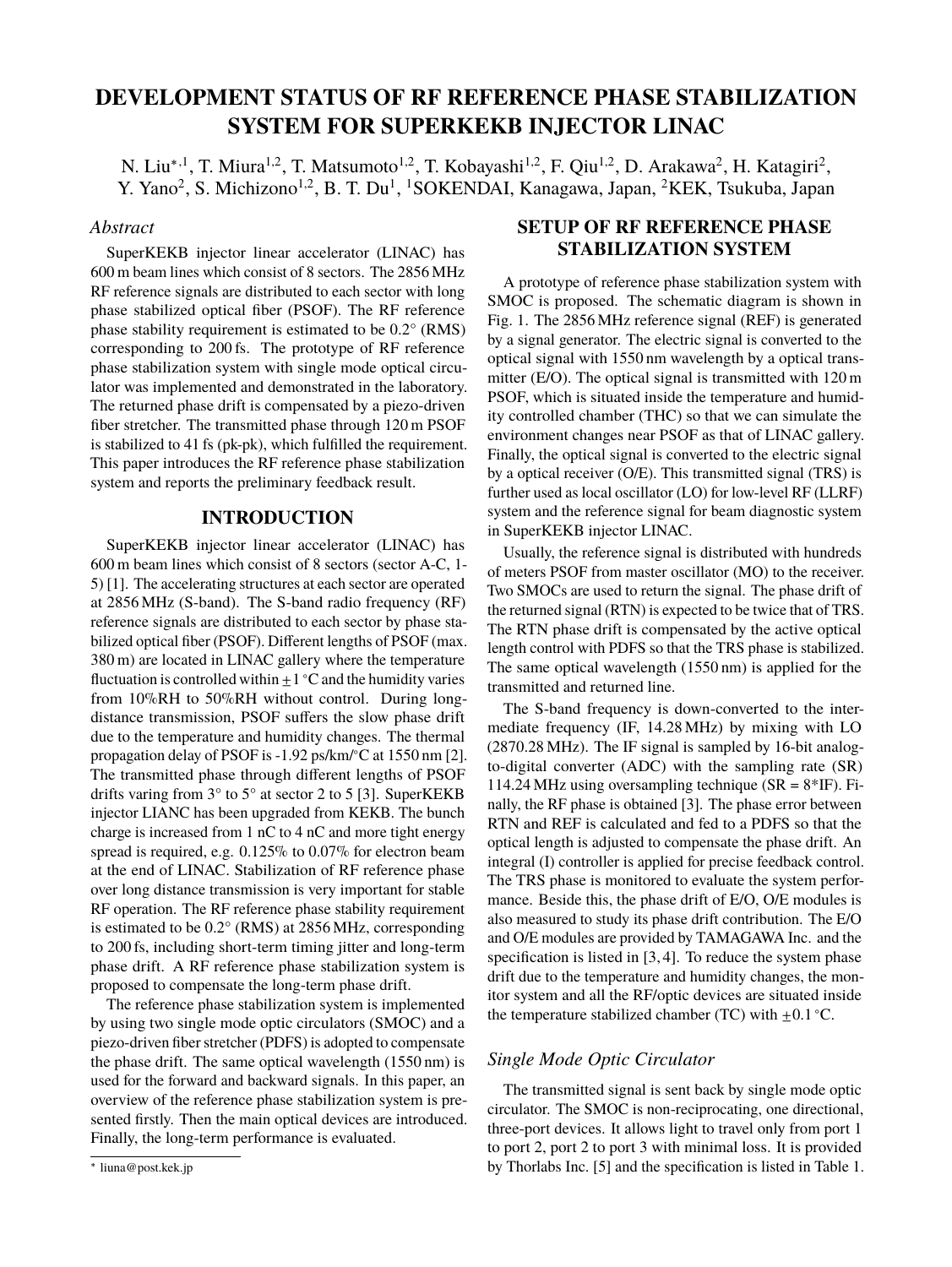

Figure 1: Schematic diagram of RF reference phase stabilization system with two optic circulators.

| Table 1: Specification of Single Mode Optic Circulator |
|--------------------------------------------------------|
|--------------------------------------------------------|

| <b>Specification</b>               | Value                   |
|------------------------------------|-------------------------|
| <b>Wavelength Range</b>            | 1525-1610 nm            |
| <b>Insertion Loss</b>              | 0.8 dB Typ./1.0 dB Max. |
| <b>Isolation</b>                   | $>40$ dB                |
| Directivity (port 1 to port 3)     | $>50$ dB                |
| <b>Return Loss</b>                 | $\geqslant 50$ dB       |
| Max. Optical Power                 | $500 \,\mathrm{mW}$     |
| <b>Operating Temperature</b>       | 0 to $70^{\circ}$ C     |
| <b>Operating Relative Humidity</b> | $5\%$ to 60\%           |



To compensate the phase drift of long optical link caused by the temperature and humidity fluctuation, the mechanical variable optical delay line (VODL) and PDFS are widely used for optical length control. The VODL is driven by a stepping motor with low resolution and large optical delay range up to hundreds of milimeters. The PDFS is driven by a electrical piezo with high resolution and small optical delay range limited to several milimeters. In our system, the RF phase at 2856 MHz is very sensitive to the mechanical structure. 0.25° phase jump was observed when the stepper motor changed the direction of rotation [2]. For precise optical length control, PDFS is adopted for the phase drift compensation. The PDFS is provided by General Photonics Inc. [6]. The optical delay range is up to 3 mm with maximum (max.) input voltage 4.7 V. The device is controlled by four independent piezoelectric ceramics (PZTs) so that we have the option to drive each PZT individually for high resolution or collectively for large stroke. In addition, each PZT can be controlled either with an analog signal or a 12 bit transistor-transistor logic (TTL) signal. In our case, 4



Figure 2: Phase change as a function of the input voltage of PDFS.

cascaded PZTs are driven by a 16-bit digital-to-analog converter (DAC). Figure 2 shows the relationship between the RF phase change and the input voltage of PDFS. The phase range of PDFS is up to 10.5° at 2856 MHz, which covered the phase drift of optical link in the gallery (max. 5°). The sensitivity is 2.23°/V.

## **PERFORMANCE EVALUATION**

To evaluate the performance of the phase stabilization system, a test feedback system is implemented in the laboratory as shown in Fig. 1. The temperature inside THC is changed from 25 <sup>∘</sup>C to 40 <sup>∘</sup>C and down to 25 <sup>∘</sup>C at stable humidity 40%RH. The temperature step is 5 <sup>∘</sup>C per 2 hours. Figure 3 shows the phase drift without feedback (DAC=0V). The TRS and RTN phase are changed 5.16° and 10.3°, respectively. The RTN phase is twice the TRS phase as expected. The feedback result is shown in Fig. 4. It is clear to see that the phase drift of the long optical link is compensated by PDFS. The RTN and TRS phase are stabilized within 0.73 fs (RMS)